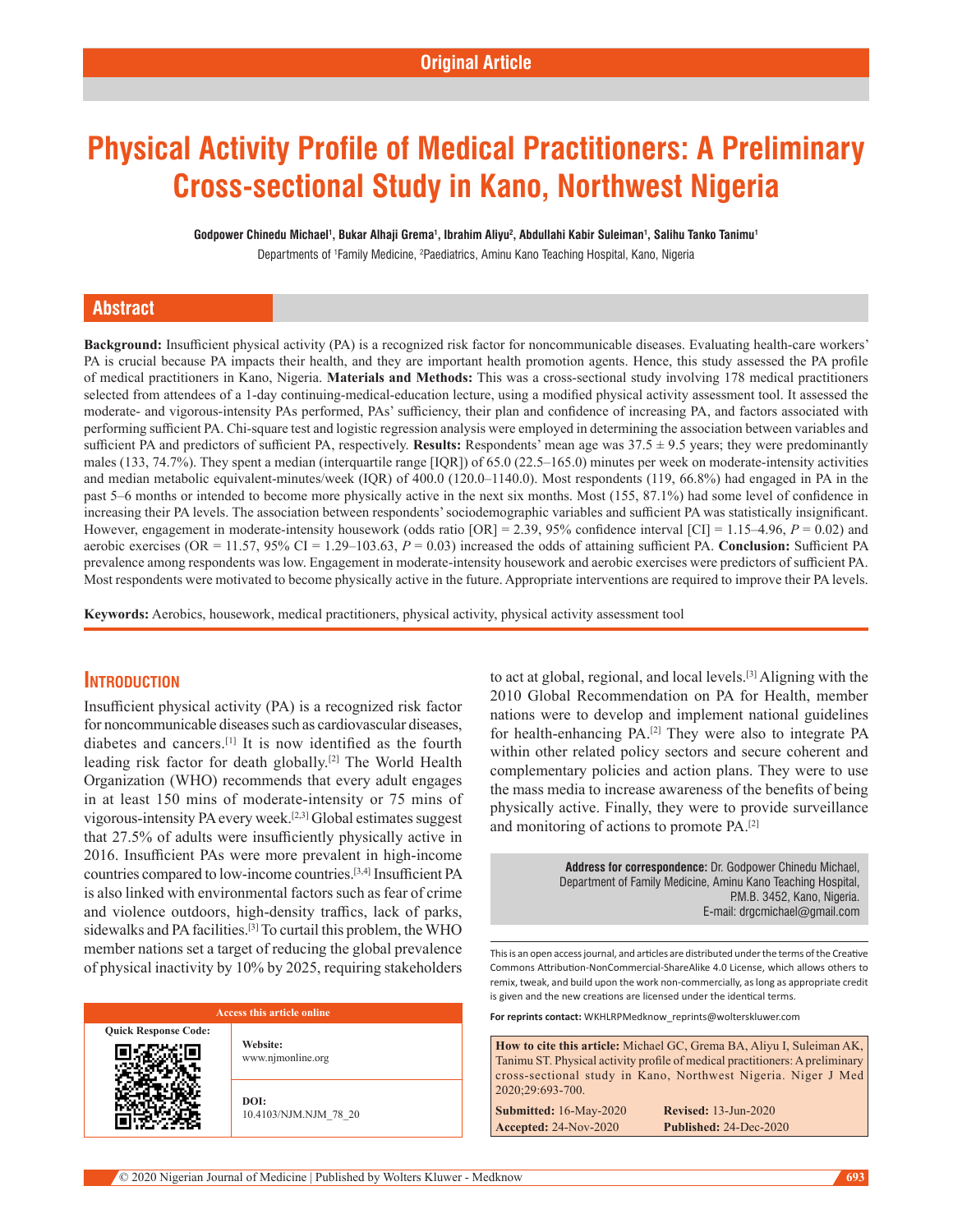However, in Nigeria, there is a dysfunctional national PA plan and an ineffective PA surveillance system.[5] Eighty percent of urban adult government workers and 41% of young adults from a Nigerian University did not meet the WHO requirement for sufficient PA.<sup>[6,7]</sup> Interestingly, most Nigerian health-care workers who are important agents of health promotion are insufficiently physically active.[8-10] However, studies on PA among medical practitioners in Nigeria's northwest region are scarce. Thus, we assessed the PA profile of a cohort of medical practitioners in Kano, Northwest Nigeria. It is hoped that the study findings would form the basis for further research and increased advocacy for workplace and leisure time programs that will raise medical practitioners' PA levels in this and similar settings.

# **Materials and Methods**

## **Study design and setting**

The study was a descriptive cross‑sectional study. It was conducted at the venue of the 1‑day 2019 second quarter continuous medical education (CME) lectures organized by the Kano State Chapter of the Nigerian Medical Association (NMA). The chapter had 989 medical practitioners in its 2018 register.[11] The attendees of the current lecture constituted our target population.

## **Eligibility criteria**

All consenting members of the chapter who attended the CME lectures were included in the study. Those with confirmed heart disease, pregnancy, or who declined consent to participate were excluded from the study.

## **Sample size estimation**

The attendance rate at the 2018 second quarter CME lectures  $(\approx 20\%)$  was used to estimate the sample size. This was multiplied by 989 (number of practitioners in 2018); 10% was added for potential nonresponses to give a sample size of 218.

#### **Sampling method and study procedure**

A convenience sampling method was used to select participants for the study. At registration for the lectures, a copy of the consent form and questionnaire was included in the writing materials given to the attendees. The signed consent forms and completed questionnaires were returned at the end of the lectures.

#### **Data collection tool**

Data were collected using a pretested, self-administered, modified PA Assessment Tool (PAAT), a validated tool used in primary care to assess PA quickly and have time for counseling.<sup>[12]</sup> We chose this questionnaire because of its simplicity in administration and universal applicability. The questionnaire's internal validity was determined using Cronbach's alpha and a value of 0.81 was obtained. The questionnaire assessed the participants' sociodemographics (e.g., age, sex, religion, tribe, place of work, cadre, specialty, and number of years postgraduation) and their PA (including the type of PA, days spent on PA, minutes spent each day on the type of PA, and minutes spent per week on the kind of PA). It also assessed the participants'

PA plans and self-efficacy (confidence) to increase their PA levels should they choose to do so.

## **Definition and measurement of variables**

The primary outcome variable was sufficient or insufficient PA. Sufficient PA was defined as spending an average of  $≥150$  min or  $≥600$  metabolic equivalent (MET)-minutes per week on moderate-intensity activity, or spending  $\geq 75$  min on vigorous‑intensity activity (which is also equivalent to  $\geq 600$  MET-minutes/week), or spending an equivalent combination of moderate‑ and vigorous‑intensity activities that gives a total of  $\geq$ 600 MET-minutes/week.<sup>[2,3,8,13]</sup>

To assess sufficient PA, moderate‑ and or vigorous‑intensity activities were defined with examples. The participants were asked to tick from the examples or include any other activity they believed fell into one of the PA intensity categories that they have performed for at least 10 min in the preceding week.<sup>[12]</sup> They were then asked, "how many days in the preceding week, did you perform the selected activity or activities on the average?". Finally, they were asked, "On the days they performed the selected moderate "and/or" vigorous activities, how much time did they spend on the average?" Therefore, the number of days spent on each moderate or vigorous activity multiplied by the number of minutes spent per day on such activity  $=$  the total number of minutes spent per week for the activity.

Furthermore, each activity category (moderate or vigorous intensity) was multiplied by their estimated intensity in METs and summed to give an overall estimate of PA in a week.<sup>[14]</sup> One MET represents the energy expended while sitting quietly at rest and equivalent to 3.5 ml/kg/min of oxygen (VO2). For this study, the MET value used to score moderate and vigorous‑intensity activities were 4 and 8 METs, respectively. For instance, brisk walk, a moderate-intensity activity performed for a total of 60 min in the preceding week, had a MET-minute per week of 240 (60  $\times$  4 = 240).

To measure their PA plan for the next six months, they were asked to choose any of the following responses: "I do not plan to become physically active in the next six months;" "I am thinking about becoming more physically active;" "I intend to become more physically active in the next six months;" "I have been regularly physically active for the last 1–5 months," and "I have been regularly physically active for the past 6 months and more."[12]

To measure their self‑efficacy or confidence to improve their PA, they were asked, "How confident are you that you could increase your PA if you decided to do so?" The following responses were given: "very confident," "fairly confident," "a little confident," and "not at all confident."[12]

#### **Ethical concerns**

Ethical approval was obtained from the Research Ethics Committee of Aminu Kano Teaching Hospital (NHREC/21 /08/2008/AKTH/EC/2460). Permission was also obtained from the Ethics committee of the state Chapter of the NMA. Written informed consent was obtained from each study participant.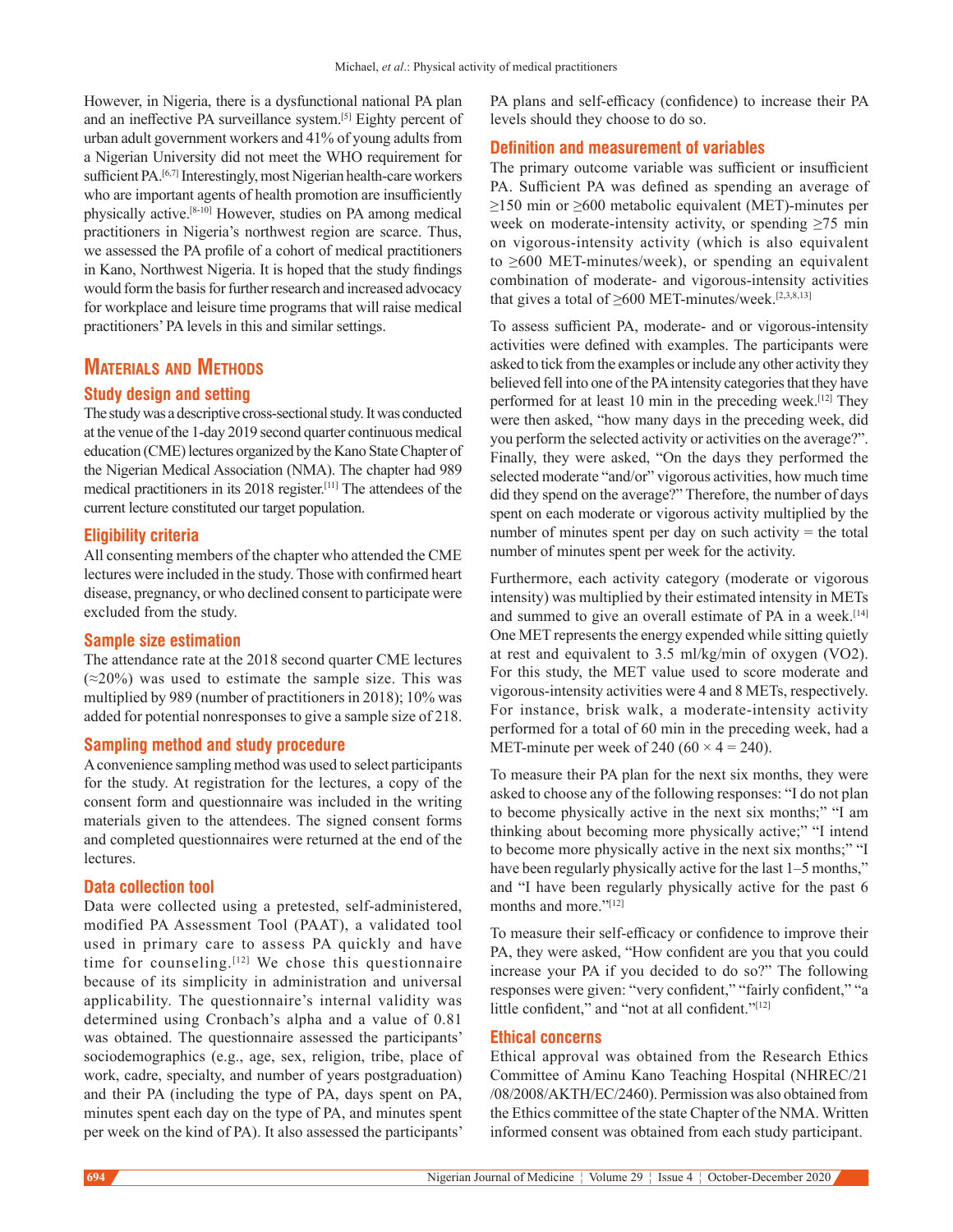## **Data analysis**

Data were entered and analyzed using Epi Info version 7.1.1.14 (2013; CDC, Atlanta, Georgia). They were summarized using frequency tables and measures of central tendencies(e.g., mean and standard deviations, median, and interquartile range).The Student's *t*-test was used to compare the means of continuous variables with a normal distribution (e.g., age). Mann–Whiney/ Wilcoxon test was used to compare continuous variables with skewed distribution (e.g., number of years postgraduation and MET-minutes per week). The Chi-square test was used to determine the association between respondents' categorical variables and sufficient PA. A multivariate logistic regression analysis was done to find independent predictors of sufficient PA (using odds ratios and 95% confidence interval). *P* < 0.05 was considered statistically significant.

## **Results**

#### **Respondents' sociodemographic characteristics**

Of the 218 questionnaires distributed, 178 were returned (representing an 81.7% response rate) and were used for analysis. The respondents' mean age was  $37.5 \pm 9.5$ years (range: 24.0–68.8 years); most respondents (42.7%) were in the 30–39‑year age group [Table 1]. They were predominantly males (133, 74.7%), of the Islamic faith (155, 87.1%), and from the Hausa ethnic group (122, 68.6%). Most respondents worked with public hospitals (159, 89.3%), were medical officers (86, 48.3%), uninvolved with residency training  $(129, 72.5\%)$ , and had <10-year postgraduation experience (101, 56.7%).

# **Types and sufficiency of physical activity performed by respondents**

Seventeen (9.6%) respondents did not engage in any PA lasting  $\geq 10$  min in the week preceding the study, whereas 161 (90.4%) did [Table 2]. One hundred and fifty‑six (87.6%) respondents engaged in at least one moderate‑intensity activity, mainly brisk walks (97, 54.5%), housework (56, 31.5%), walking downstairs(46, 25.8%), carrying weights <20 kg (30, 16.9%), standing (17, 9.6%), dancing (16, 9.0%), washing car (16, 9.0%), and aerobic exercises (14, 7.9%). Eighty-two  $(46.1\%)$  respondents engaged in at least one vigorous‑intensity activity, mainly jogging (35, 19.7%), walking upstairs  $(33, 18.6\%)$ , running  $(16, 9.0\%)$ , and rope skipping (6, 3.4%). The median (interquartile range [IQR]) MET-minutes per week of the respondents was 400.0  $(120.0-1140.0)$ , with most of them expending <600 MET-minutes per week (106, 59.6%). Only 72 (40.4%) respondents had sufficient PA, whereas 106 (59.6%) had insufficient PA.

# **Frequency and duration of physical activity among respondents**

The median (IQR) of the number of minutes spent per day, the number of minutes spent per week, and the number of days spent per week on moderate‑intensity activities was 20.0 (10.0–32.5) minutes, 65.0 (22.5–165.0) minutes, and

|                                   | Table 1: Respondents' sociodemographic characteristics |
|-----------------------------------|--------------------------------------------------------|
| Variable                          | $n$ (%)                                                |
| Age (years)                       |                                                        |
| $\leq$ 29                         | 40 (22.5)                                              |
| 30-39                             | 76 (42.7)                                              |
| 40-49                             | 33 (18.5)                                              |
| 50-59                             | 26(14.6)                                               |
| $\geq 60$                         | 3(1.7)                                                 |
| Sex                               |                                                        |
| Male                              | 133 (74.7)                                             |
| Female                            | 45(25.3)                                               |
| Religion                          |                                                        |
| Islam                             | 155 (87.1)                                             |
| Christianity                      | 22(12.4)                                               |
| Hinduism                          | 1(0.5)                                                 |
| Ethnicity                         |                                                        |
| Hausa                             | 122 (68.6)                                             |
| Fulani                            | 20(11.3)                                               |
| Ebira                             | 4(2.2)                                                 |
| Bini (edo)                        | 4(2.2)                                                 |
| Igbo                              | 3(1.7)                                                 |
| Nupe                              | 3(1.7)                                                 |
| Yoruba                            | 15 (8.4)                                               |
| Others*                           | 11(6.1)                                                |
| Place of practice                 |                                                        |
| Private hospital                  | 16(9.0)                                                |
| Public hospital                   | 159 (89.3)                                             |
| Faith-based hospital              | 1(0.6)                                                 |
| University (lecturer)             | 2(1.1)                                                 |
| Cadre of doctors                  |                                                        |
| Medical officer                   | 86 (48.3)                                              |
| Senior medical officer            | 16(9.0)                                                |
| Principal medical officer         | 14(7.9)                                                |
| Chief medical officer             | 9(5.1)                                                 |
| Register                          | 10(5.6)                                                |
| Senior register                   | 2(1.1)                                                 |
| Consultant                        | 37(20.8)                                               |
| University lecturer               | 2(1.1)                                                 |
| Medical director                  | 2(1.1)                                                 |
| Involved in residency training    |                                                        |
| No                                | 129 (72.5)                                             |
| Yes                               | 49(27.5)                                               |
| Postgraduation experience (years) |                                                        |
| $1-9$                             | 101(56.7)                                              |
| $\geq10$                          | 77 (43.3)                                              |

\*Afemai, Ebu, Esan, Idoma, Kanuri, Kilbu, and Sindhi (1 each)

3.0 (2.5–5.5) days, respectively [Table 3]. For vigorous‑intensity activities, the median (IQR) number of minutes per day, minutes per week, and days per week were 0.0 (0.0–17.5) minutes, 0.0 (0.0–2.0) minutes, and 0.0 (0.0–32.5) days, respectively.

# **Respondents' physical activity plans and the confidence of increasing physical activity**

Table 4 shows the PA plans and the confidence of increasing their PA among the respondents. Most respondents(60, 33.7%) intended to become physically active in the next six months,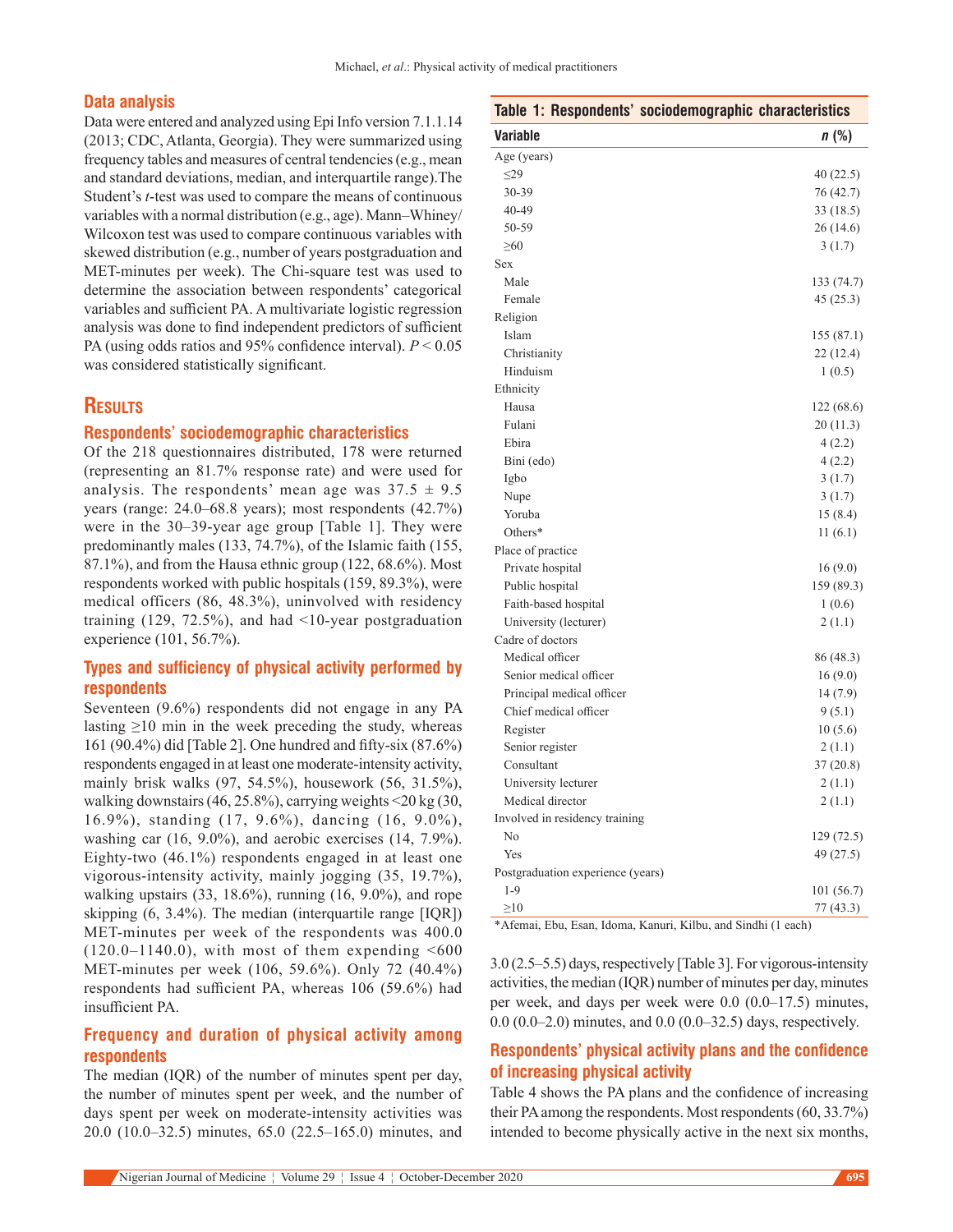## **Table 2: Types and sufficiency of physical activities performed by respondents**

| PA                                               | $n$ (%)    |
|--------------------------------------------------|------------|
| Engagement in PA                                 |            |
| No                                               | 17(9.6)    |
| Yes                                              | 161 (90.4) |
| PA intensity*                                    |            |
| Moderate                                         | 156 (87.6) |
| Vigorous                                         | 82(46.1)   |
| Moderate intensity                               |            |
| <b>Brisk walks</b>                               | 97 (54.5)  |
| Walking downstairs                               | 46(25.8)   |
| Housework                                        | 56(31.5)   |
| Carrying moderate weights $(\leq 20 \text{ kg})$ | 30(16.9)   |
| Standing                                         | 17(9.6)    |
| Dancing                                          | 16(9.0)    |
| Washing car                                      | 16(9.0)    |
| Aerobics                                         | 14(7.9)    |
| Others**                                         | 29(16.5)   |
| None                                             | 22 (12.4)  |
| Vigorous intensity                               |            |
| Jogging                                          | 35(19.7)   |
| Walking upstairs                                 | 33 (18.6)  |
| Running                                          | 16(9.0)    |
| Rope skipping                                    | 6(3.4)     |
| Others***                                        | 17(10.2)   |
| None                                             | 96 (53.9)  |
| PA levels (MET-min per week)                     |            |
| < 600                                            | 106(59.6)  |
| 600-3000                                         | 68 (38.2)  |
| >3000                                            | 4(2.2)     |
| Median (IQR)=400 (120.0-1140.0)                  |            |
| Sufficiency of PA                                |            |
| Insufficient                                     | 106(59.6)  |
| Sufficient                                       | 72 (40.4)  |

\*More than one intensity PA may have been performed,

\*\*Bicycling (<200 km/h) (6), horse‑riding (5) vigorous stretching (4), gardening (4), weightlifting (3), gymnastics (2), yoga (2), and horseback riding, carpentry, farming (1 each), \*\*\*Bicycling at≥200 kph (5), football (4), aerobics (3), carrying heavy load (2), swimming (2), and lawn tennis, badminton (1 each). PA: Physical activity, IQR: Interquartile range, MET: Metabolic equivalent

## **Table 3: Time spent on physical activity among respondents**

| PА                         | Median (IQR)       |
|----------------------------|--------------------|
| Moderate                   |                    |
| Number of minutes per day  | $20.0(10.0-32.5)$  |
| Number of minutes per week | $65.0(22.5-165.0)$ |
| Number of days per week    | $3.0(2.5-5.5)$     |
| Vigorous                   |                    |
| Number of minutes per day  | $1.0(0.0-17.5)$    |
| Number of minutes per week | $1.0(0.0-2.0)$     |
| Number of days per week    | $0.0(0.0-32.5)$    |

PA: Physical activity, IQR: Interquartile range

whereas 10 (5.6%) respondents had no PA plans in the next six months. Furthermore, 155 (87.1%) respondents had some level of confidence of increasing their PA levels, whereas only four (2.2%) respondents were not confident at all.

# **Relationship between sociodemographic variables and sufficient physical activity**

Table 5 shows the relationship between sociodemographic variables and sufficient PA among respondents. Age ( $\chi^2$  = 0.88, *P* = 0.35), sex ( $\chi^2$  = 0.60, *P* = 0.44), religion ( $\chi^2$  = 0.02,  $P = 0.89$ ), place of practice (Fisher's exact,  $P = 0.09$ ), involvement in residency training ( $\chi^2 = 1.18$ ,  $P = 0.28$ ), and postgraduation experience ( $\chi^2 = 1.41$ ,  $P = 0.23$ ) were not significantly associated with sufficient PA.

# **Relationship between physical activity variables and sufficient physical activity**

Brisk walk ( $\chi^2 = 6.21$ ,  $P = 0.01$ ), housework ( $\chi^2 = 4.36$ , *P* = 0.04), car washing ( $\chi^2$  = 5.84, *P* = 0.02), and aerobic exercises (Fisher's exact test [FET],  $P = 0.00009$ ) were moderate‑intensive activities significantly associated with sufficient PA [Table 6]. On the other hand, jogging ( $\chi^2$  = 11.54, *P* = 0.0007), walking upstairs ( $\chi^2$  = 6.83, *P* = 0.009), running (FET,  $P = 0.0005$ ), and rope skipping (FET,  $P = 0.03$ ) were vigorous-intensity activities associated with sufficient PA. Expectedly, median MET-minutes per week was higher among those with sufficient PA than those with insufficient PA (1360 min vs 150 min, Mann–Whitney/ Wilcoxon test = 128.3,  $P \leq 0.001$ ). Furthermore, there were more respondents with sufficient PA among those who had some plans for PA in the next six months than in those without (77.8% vs. 22.2%,  $\chi^2 = 6.51$ ,  $P = 0.01$ ). However, walking downstairs, carrying weight, standing, dancing, bicycling, horse riding, and confidence of increasing PA were not significantly associated with sufficient PA.

## **Predictors of sufficient physical activity among respondents**

Following multivariate logistic regression, engagement in moderate-intensity housework and aerobic exercises were independent predictors of sufficient PA among the respondents [Table 7]. Respondents were two times more likely to attain sufficient PA when they engaged in moderate‑intensity housework than when they were not  $(OR = 2.39, 95\%)$  $CI = 1.15-4.96, P = 0.02$ . Similarly, respondents were eleven times more likely to attain sufficient PA when they engaged in moderate-intensity aerobic exercises than when they were not (OR = 11.57, 95% CI = 1.29–103.63, *P* = 0.03).

# **Discussion**

This preliminary study assessed the PA profile of a cohort of medical practitioners in Kano, Northwest Nigeria. Only 40.4% of respondents performed sufficient PA. There were significant associations between performing in brisk walks, housework, car washing, aerobic exercise, jogging, walking upstairs, running, and rope skipping and attaining sufficient PA; the median time spent on moderate‑intensity PA was 65 min in a week and 0 min on vigorous-intensity PA. No significant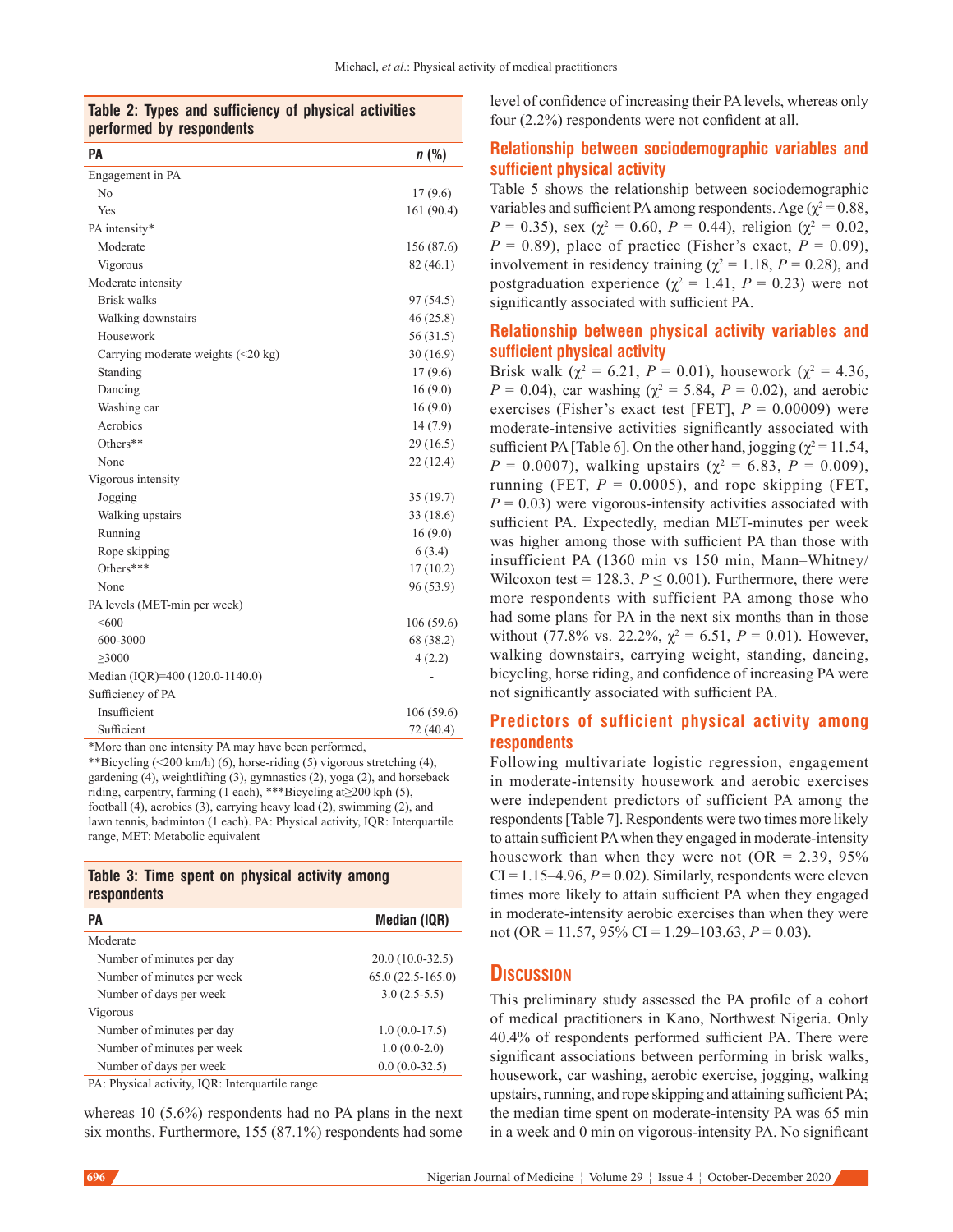statistical association was observed between respondents' sociodemographic variables and sufficient PA. Engagement in moderate-intensity housework and aerobic exercises were predictors of sufficient PA.

We found, that despite evidence that moderate- and vigorous‑intensity PA has health benefits and contributes to the prevention of noncommunicable diseases,[3] only 40.4% of respondents in this study met the WHO recommendation for sufficient PA and fell short of WHO target of ≥85%.[3] However, this finding is higher than the reported prevalence in Southern Nigeria. For instance, studies have reported prevalences of 20.8%, 38.1%, and 25.4% among health‑care workers in Lagos(Southwest Nigeria), doctors in Enugu (Southeast Nigeria),

## **Table 4: Respondents' physical activity plans and confidence of increasing physical activity**

| <b>Variable</b>                                             | n(%)      |
|-------------------------------------------------------------|-----------|
| Physical activity plans                                     |           |
| No plan for PA in the next 6 months                         | 10(5.6)   |
| Thinking of becoming physically active                      | 49 (27.6) |
| Intend to become physically active in 6 months              | 60(33.7)  |
| I have been physically active in the past 1-5 months        | 23(12.9)  |
| I have been regularly physically active for $\geq 6$ months | 36(20.2)  |
| Confidence of increasing physical activity                  |           |
| Very confident                                              | 78 (43.8) |
| Fairly confident                                            | 77(43.3)  |
| A little confident                                          | 19(10.7)  |
| Not at all confident                                        | 4(2.2)    |
| PA: Physical activity                                       |           |

and Yenegoa (South-south Nigeria), respectively.<sup>[8-10]</sup> However, our finding is lower than the global adult prevalence  $(75\%)$ , [3] the prevalence among general practitioners in Northern Ireland (56.6%) and Saudi Arabia (63%),[15,16] and dentists in India (60.7%).[17] The differing prevalence rates may be due to differences in study assessment tools (e.g., PAAT, IPAQ‑SF, GPAQ and WHO‑STEP Instrument), populations, and subjects' behaviors toward PA. Our study respondents spent only a median of 65 min on moderate‑intensity PAs against the WHO recommended 150 min/week.[3] This finding has significant implications. About 60% of the respondents are at risk of noncommunicable diseases(such as obesity and hypertension). Similarly, about 60% of respondents are unlikely to be confident about promoting PA or becoming effective PA role models to their patients.[18,19] Interestingly, physicians are supposed to play important roles in the WHO multisectoral approach to reducing global physical inactivity by 10% by 2025.[20]

We also found that the most common PAs the respondents performed were brisk walk, housework, aerobic exercises, car washing, walking upstairs, jogging, and running. This finding differed from the running, carrying a heavy load, football, and brisk walks reported in Saudi Arabia,<sup>[16]</sup> and the swimming, gardening, jogging, golfing, and cycling observed in Ireland as they were more of vigorous‑intensity than the moderate‑intensity activities that we found.[15] The difference in PA preferences may be due to inadequate access to PA facilities in many low- and middle‑income countries like Nigeria.

Furthermore, we found no significant association between the studied sociodemographic variables and sufficient PA. This

| Table 5: Relationship between sociodemographic characteristics and sufficient physical activity among respondents |                                    |                      |            |      |
|-------------------------------------------------------------------------------------------------------------------|------------------------------------|----------------------|------------|------|
| Variable                                                                                                          | <b>Insufficient PA,</b><br>$n$ (%) | Sufficient PA, n (%) | $\chi^2$   | P    |
| Age                                                                                                               |                                    |                      |            |      |
| $<$ 40                                                                                                            | 72 (67.9)                          | 44(61.1)             | 0.88       | 0.35 |
| $\geq 40$                                                                                                         | 34(32.1)                           | 28 (38.9)            |            |      |
| Mean                                                                                                              | $37.5 \pm 10.0$                    | $37.4 \pm 8.9$       | $0.07*$    | 0.95 |
| Sex                                                                                                               |                                    |                      |            |      |
| Male                                                                                                              | 77(72.6)                           | 56 (77.8)            | 0.60       | 0.44 |
| Female                                                                                                            | 29(27.4)                           | 16(22.2)             |            |      |
| Religion                                                                                                          |                                    |                      |            |      |
| Islam                                                                                                             | 92(86.8)                           | 63 (87.5)            | 0.02       | 0.89 |
| Others**                                                                                                          | 14(13.2)                           | 9(13.5)              |            |      |
| Place of practice                                                                                                 |                                    |                      |            |      |
| Public hospital                                                                                                   | 91 (85.8)                          | 68 (94.4)            | <b>FET</b> | 0.09 |
| Others <sup>†</sup>                                                                                               | 15(14.2)                           | 4(5.6)               |            |      |
| Residency involvement                                                                                             |                                    |                      |            |      |
| Yes                                                                                                               | 80 (75.5)                          | 49(68.1)             | 1.18       | 0.28 |
| No                                                                                                                | 26(24.5)                           | 23 (31.9)            |            |      |
| Number of years after graduation                                                                                  |                                    |                      |            |      |
| $1 - 9$                                                                                                           | 64(60.4)                           | 37(51.4)             | 1.41       | 0.23 |
| $\geq 10$                                                                                                         | 42(39.6)                           | 35(48.6)             |            |      |
| Median (IQR)                                                                                                      | $5.0(3.0-17.5)$                    | $8.0(3.5-15.5)$      | $0.18*$    | 0.67 |

\**t*‑test, \*\*Christianity, Hinduism, † Private, faith‑based hospital, university lecturer, ‡ Mann-Whitney/Wilcoxon test. FET: Fisher's exact test, IQR: Interquartile range, PA: Physical activity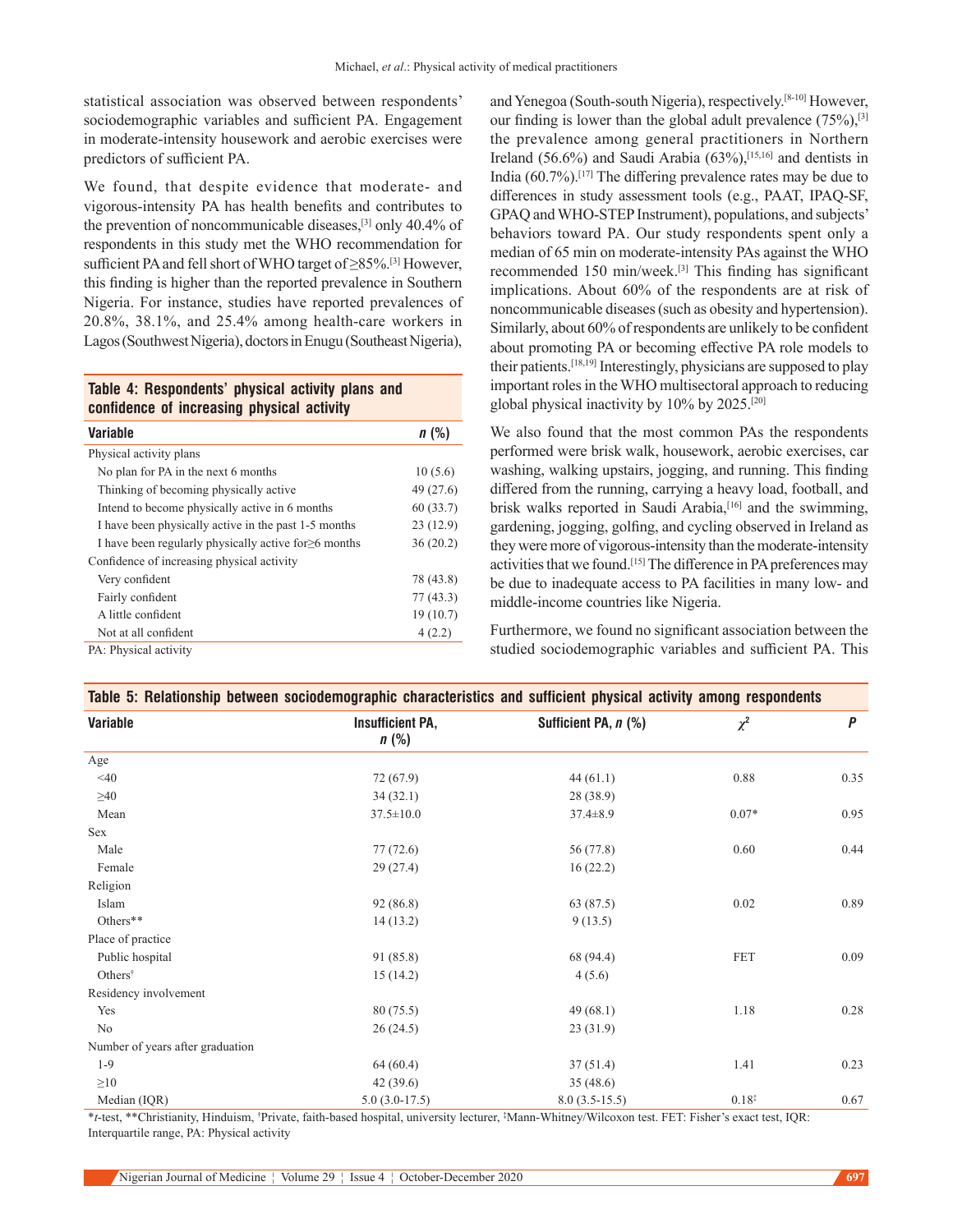| Table 6: Relationship between physical activity variables and sufficient physical activity |                          |                       |                      |            |
|--------------------------------------------------------------------------------------------|--------------------------|-----------------------|----------------------|------------|
| <b>Variable</b>                                                                            | Insufficient PA, $n$ (%) | Sufficient PA, n (%)  | $\chi^2$             | $\pmb{P}$  |
| Brisk walk                                                                                 |                          |                       |                      |            |
| $\rm No$                                                                                   | 57(53.8)                 | 25(34.7)              | 6.26                 | $0.01*$    |
| Yes                                                                                        | 49 (46.2)                | 47(65.3)              |                      |            |
| Walking downstairs                                                                         |                          |                       |                      |            |
| No                                                                                         | 82 (77.4)                | 50(69.4)              | 1.40                 | 0.24       |
| Yes                                                                                        | 24(22.6)                 | 22(30.6)              |                      |            |
| Housework                                                                                  |                          |                       |                      |            |
| No                                                                                         | 79 (74.5)                | 43 (59.7)             | 4.36                 | $0.04*$    |
| Yes                                                                                        | 27(25.5)                 | 29(40.3)              |                      |            |
| Carrying weights<7 kg                                                                      |                          |                       |                      |            |
| No                                                                                         | 105(99.1)                | 70 (97.2)             | $\operatorname{FET}$ | 0.35       |
| Yes                                                                                        | 1(0.9)                   | 2(2.8)                |                      |            |
| Standing                                                                                   |                          |                       |                      |            |
| No                                                                                         | 96 (90.6)                | 65 (90.3)             | 0.004                | 0.95       |
| Yes                                                                                        | 10(9.4)                  | 7(2.8)                |                      |            |
| Dancing                                                                                    |                          |                       |                      |            |
| No                                                                                         | 98 (92.4)                | 64 (88.9)             | 0.67                 | 0.41       |
| Yes                                                                                        | 8(7.6)                   | 8(11.1)               |                      |            |
| Washing car                                                                                |                          |                       |                      |            |
| No                                                                                         | 101 (95.3)               | 61 (84.7)             | 5.84                 | $0.02*$    |
| Yes                                                                                        | 5(4.7)                   | 11(15.3)              |                      |            |
| Moderate intensity aerobic exercises                                                       |                          |                       |                      |            |
| No                                                                                         | 105(99.1)                | 60(83.3)              | FET                  | $0.00009*$ |
| Yes                                                                                        | 1(0.9)                   | 12(16.7)              |                      |            |
| Jogging                                                                                    |                          |                       |                      |            |
| No                                                                                         | 94 (88.7)                | 49(68.1)              | 11.54                | $0.0007*$  |
| Yes                                                                                        | 12(11.3)                 | 23(31.9)              |                      |            |
| Walking upstairs                                                                           |                          |                       |                      |            |
| No                                                                                         | 93 (87.7)                | 52(72.2)              | 6.83                 | $0.009*$   |
| Yes                                                                                        | 13(12.3)                 | 20(27.8)              |                      |            |
| Running                                                                                    |                          |                       |                      |            |
| No                                                                                         | 103 (97.2)               | 59 (81.9)             | FET                  | $0.0005*$  |
| Yes                                                                                        | 3(2.8)                   | 13(18.1)              |                      |            |
| Rope skipping                                                                              |                          |                       |                      |            |
| No                                                                                         | 105(99.1)                | 67(93.1)              | <b>FET</b>           | $0.03*$    |
| Yes                                                                                        | 1(0.9)                   | 5(6.9)                |                      |            |
| MET-minutes/week (IQR)                                                                     | $150.0(42.0-310.0)$      | 1360.0 (875.0-1870.0) | $128.3^{\ddagger}$   | $< 0.001*$ |
| PA plans                                                                                   |                          |                       |                      |            |
| No plans                                                                                   | 43 (40.6)                | 16(22.2)              | 6.51                 | $0.01*$    |
| Some plans                                                                                 | 63 (59.4)                | 56 (77.8)             |                      |            |
| Confidence of increasing PA                                                                |                          |                       |                      |            |
| Less confident (little/no confidence)                                                      | 15(14.2)                 | 8(11.1)               | 0.35                 | 0.55       |
| More confident (very/fairly confident)                                                     | 91 (85.8)                | 64 (88.9)             |                      |            |

\*Significant, ‡ Mann-Whitney/Wilcoxon test. IQR: Interquartile range, PA: Physical activity, FET: Fisher's exact test, MET: Metabolic equivalent

is in contrast with other studies where associations between sociodemographic factors such as  $age, [8,9,17]$  ethnicity,  $[8]$ gender,<sup>[16]</sup> marital status, and place of practice<sup>[17]</sup> and PA were observed. This difference may also be due to the study population differences. However, we found that engagement in moderate-intensity aerobic exercises and housework were predictors of sufficient PA. This finding is remarkable because whereas structured moderate-intensity PAs (obtainable in gyms and personal workouts) are well-known PAs in Nigeria, moderate-intensity housework (including scrubbing floor/

## bathtubs, sweeping outdoor, and hanging laundry on a clothing line) is seldomly recognized as an important PA.[21,22]

## **Recommendation**

The high prevalence of insufficient PA and the high motivation to increase PA among most respondents suggest the need for multilevel interventions depending on their feasibility and available local resources. First, social and environmental level interventions such as providing maps with routes and distances and address of places with PA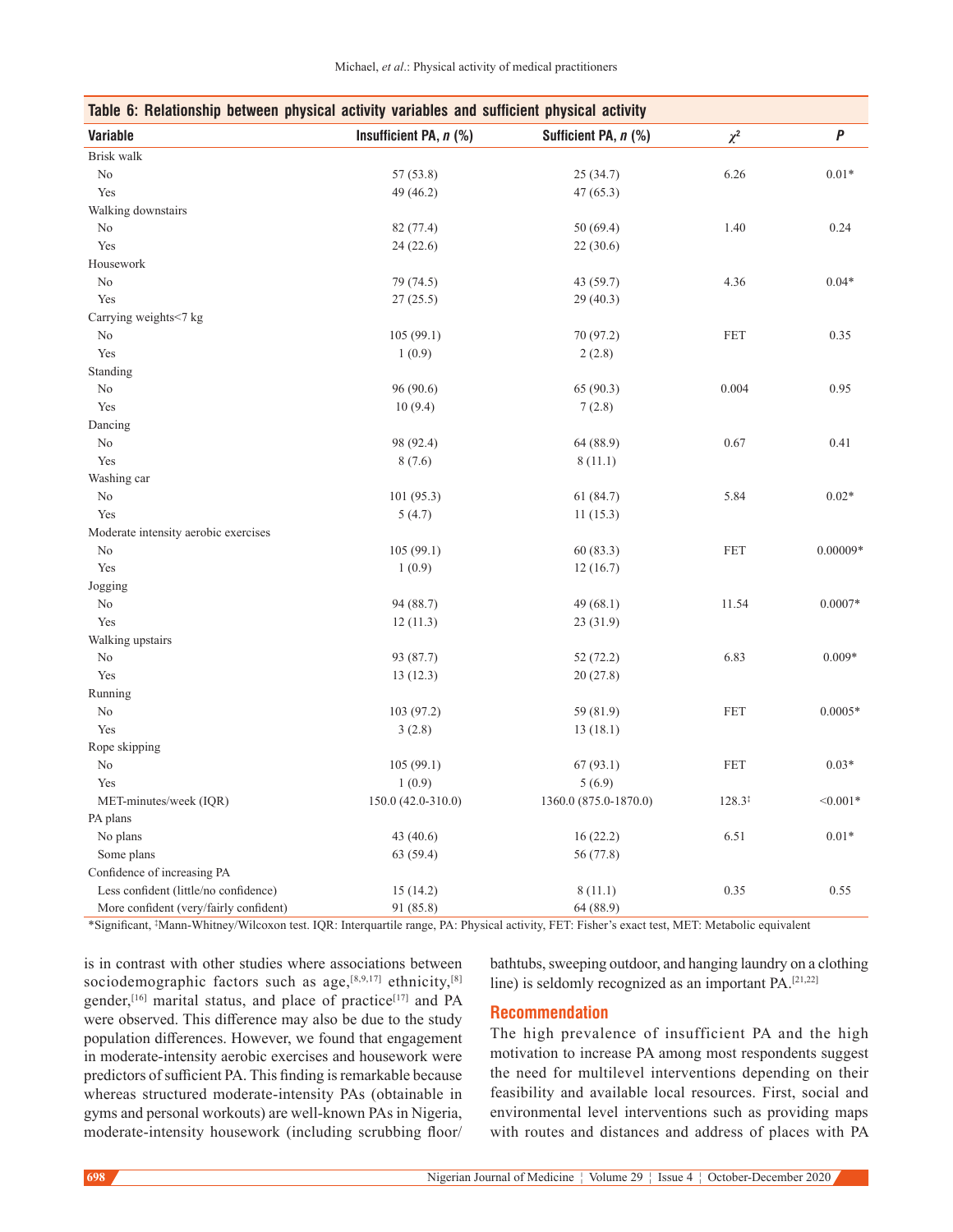## **Table 7: Predictors of sufficient physical activity among respondents**

| <b>Variable</b>                 | 0R    | 95% CI        | Ρ       |
|---------------------------------|-------|---------------|---------|
| Brisk walk (yes/no)             | 1.22  | $0.60 - 2.51$ | 0.58    |
| Housework (yes/no)              | 2.39  | 1.15-4.96     | $0.02*$ |
| Car washing (yes/no)            | 1.52  | $0.41 - 5.67$ | 0.53    |
| Aerobic exercises (yes/no)      | 11.57 | 1.29-103.63   | $0.03*$ |
| $Jogging$ (yes/no)              | 2.16  | 0.84-5.58     | 0.11    |
| Walking upstairs (yes/no)       | 2.27  | $0.94 - 5.52$ | 0.07    |
| Running (yes/no)                | 3.88  | 0.85-17.66    | 0.08    |
| Rope skipping (yes/no)          | 3.96  | 0.35-44.34    | 0.26    |
| Physical activity plan (yes/no) | 1.78  | 0.82-3.89     | 0.15    |
| Constant                        |       |               | 0.00    |

\*Significant. OR: Odds ratio, CI: Confident interval

facilities.[23,24] Second, workplace (hospital) interventions such as establishing joint employee-management committees for PA,<sup>[25]</sup> PA campaigns,<sup>[26]</sup> scales placed at common rooms, and fitness exposition weeks.[27] Third, interpersonal and intrapersonal interventions such as pedometers, providing regular information and education materials,[23,28] establishing PA teams for various sports competitions, and offering fitness classes.[23,28] Furthermore, those with insufficient PA can explore moderate‑intensity housework as a PA. It can be an important option for inactive medical practitioners(especially women) who find outdoor PAs inconvenient. However, the exact type of culturally accepted housework to be recommended may require further research. Again, about a tenth of respondents did not engage in significant  $(\geq 10 \text{ min})$ of PA) moderate‑ or vigorous‑intensity activity, suggesting the need for future studies to decipher the reasons for nonparticipation in PA.

## **Study limitation**

This study had some limitations, which includes studying only practitioners who attended the CME lectures. There may be significant differences between the PA behavior of those who attended and those who did not. We could not exclude selection bias because of the use of a convenience sampling technique. Self‑reporting of PA could lead to spurious estimation of PA levels in some cases. We did not assess walking, body mass index, and sitting time; this has affected comparison with other studies. However, this preliminary study clearly shows the trend in respondents' behavior toward moderate‑ and vigorous‑intensity PA and the need to address the PA gap among practitioners.

# **Conclusion**

The prevalence of sufficient PA among respondents was below target. Time devoted to PA was suboptimal. Engagement in moderate‑intensity housework and aerobic exercises predicted the attainment of sufficient PA among respondents. Most respondents appear motivated to become physically active in the future. Appropriate interventions are therefore required to improve their PA levels.

## **Acknowledgment**

We acknowledge the Chairman, Exco members of the Kano Chapter of the Nigerian Medical Association and secretarial staff at the Department of Family Medicine, Aminu Kano Teaching Hospital, Kano, Nigeria, for their various supports.

## **Financial support and sponsorship** Nil.

#### **Conflicts of interest**

There are no conflicts of interest.

## **References**

- 1. Lee I, Shiroma EJ, Lobelo F, Paska P, Blair SN, Katzmarzyk PT. Impact of physical inactivity on the world's major noncommunicable diseases. Lancet 2012;380:219-29.
- 2. World Health Organization. Global Recommendation on Physical Activity on Health. World Health Organization; 2010. Available from: https://www.who.int/dietphysicalactivity/publications/9789241599979/ en/. [Last accessed on 2020 Apr 10].
- 3. World Health Organization. Physical Activity Fact Sheets. World Health Organization; 23 February, 2018. Available from: https://www.who. int/news-room/fact-sheets/detail/physical-activity. [Last accessed on 2020Apr 10].
- 4. World Health Organization. Global Health Observatory Data: Prevalence of Insufficient Physical Activity. World Health Organization; 2016. Available from: https://www.who.int/gho/ncd/risk factors/physical activity\_text/en/#:~:text=Globally%20in%202016%2C%2023%25%20 of,%3B%2027.5%25%20in%202016. [Last accessed on 2020 Oct 30].
- 5. Oyeyemi AL, Oyeyemi AY, Omotara BA, Lawan A, Akinroye KK, Adedoyin RA, *et al*. Physical activity profile of Nigerians: Implications for research surveillance and policy. Pan Afr Med J 2018;30:175.
- 6. Akarolo‑Anthony SN, Adebamowo CA. Prevalence and correlates of leisure‑time physical activity among Nigerians. BMC Public Health 2014;14:529.
- 7. Adegoke BOA, Oyeyemi AL. Physical inactivity in Nigerian young adults: Prevalence and socio‑demographic correlates. J Phys Act Health 2011;8:1135‑42.
- 8. Iwuala SO, Sekoni AO, Olamoyegun MA, Akanbi MA, Sabir AA, Ayankogbe OO. Self‑reported physical activity among health care professionals in South-West Nigeria. Niger J Clin Pract 2015;18:790-5.
- 9. Aghaji MN. Doctors lifestyle in Enugu, Nigeria. East Afr Med J 2000;77:480‑4.
- 10. Ambakederemo TE, Chikezie EU. Assessment of some traditional cardiovascular risk factors in medical doctors in Southern Nigeria. Vasc Health Risk Manag 2018;14:299‑309.
- 11. Nigerian Medical Association, Kano State Chapter: Medical and Dental Council of Nigeria Register; 2018.
- 12. Meriwether RA. Tool for assessing patients' physical activity. Am Fam Phys 2008;77:1132‑3.
- 13. International Physical Activity Questionnaire. Guidelines for data Processing and Analysis of the International Physical Activity Questionnaire (IPAQ)‑Short and Long Forms; November, 2002.
- 14. Scoring the International Physical Activity Questionnaire (IPAQ). Available from: https://ugc.futurelearn.com/uploads/files/bc/c5/ bcc53b14‑ec1e‑4d90‑88e3‑1568682f32ae/IPAQ\_PDF.pdf. [Last accessed on 2020 Jan 22].
- 15. McGrady FP, McGlade KJ, Cupples ME, Tully MA, Hart N, Steele K. Questionnaire survey of PHysical activITy in general practitioners(PHIT GP Study). Ulster Med J 2007;76:91‑7.
- 16. Mandil AM, Alfurayh NA, Aljebreen MA, Aldukhi SA. Physical activity and major non‑communicable diseases among physicians in Central Saudi Arabia. Saudi Med J 2016;37:1243‑50.
- 17. Srilatha A, Doshi D, Reddy MP, Kulkarni S, Reddy BS, Reddy S. Physical activity among dental health professionals in Hyderabad City: A questionnaire survey. Dent Res J (Isfahan) 2016;13:544‑51.
- 18. Rogers LQ, Gutin B, Humphries MC, Lemmon CR, Waller JL,